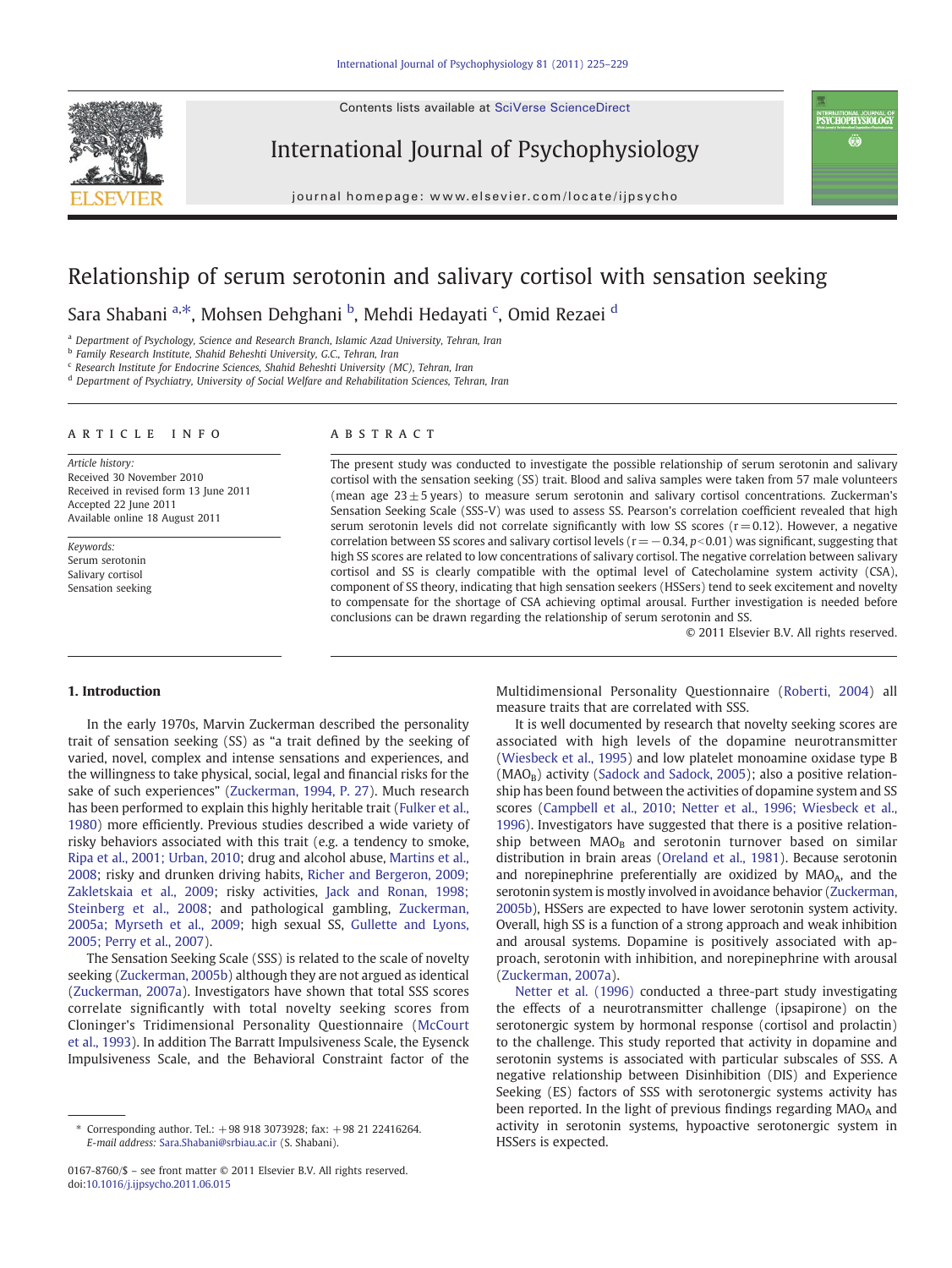The model of optimal level of CSA suggests that in an unstimulated state and low basal level of CSA, dopamine and norepinephrine are low in HSSers and are much below their optimal levels of CSA. This produces a state of boredom, which in turn, compels the individual to seek novel and risky experiences [\(Zuckerman, 2007a\)](#page--1-0). Several studies show that cortisol, an arousal hormone which increases under stress, is associated with SS due to noradrenergic system activity:

[Ruegg et al. \(1997\)](#page--1-0) examined the relationship between the cortisol response to a serotonergic challenge and three elemental dimensions of personality. Cortisol response correlated with harm avoidance, but not with novelty seeking or reward dependence; but [Tyrka et al.](#page--1-0) [\(2006, 2007\)](#page--1-0) reported that novelty seeking was negatively associated with plasma cortisol concentrations in the Dexamethasone/Corticotropin Releasing Hormone (Dex/CRH) test.

In the field of SS studies, [Gerra et al. \(1999\)](#page--1-0) found no relationship between SS scores and cortisol. However, when [Rosenblitt et al.](#page--1-0) [\(2001\)](#page--1-0) examined the relationship between SS behaviors and cortisol in male and female college students, the results revealed a significant negative relationship between salivary cortisol and SS in men, but not in women. [White et al. \(2006\)](#page--1-0) suggested that the Thrill and Adventure Seeking (TAS) subscale of SSS is negatively related to the cortisol response to D-amphetamine, and finally, [Couture et al.](#page--1-0) [\(2008\)](#page--1-0) reported that hypothalamic–pituitary–adrenal (HPA) axis dysregulation is positively associated with engagement in high-risk behaviors, including alcohol consumption, SS, and cigarette smoking. [Croissant et al. \(2008\)](#page--1-0) investigated the stress-response dampening effects of SS in the neuroendocrine domain of 86 healthy men and women. They found a negative association between SS and serum cortisol of both genders, and also a negative relationship between SS and alcohol-induced stress-response dampening effects in serum cortisol of females.

The central nervous system (CNS) contains less than 2% of the serotonin in the body. Peripheral serotonin is located in platelets, mast cells and enterochromaffin cells of the gastrointestinal system [\(Sadock and Sadock, 2005\)](#page--1-0). Because CNS serotonin concentrations cannot be measured directly, [Anderson et al. \(2006\)](#page--1-0) compared whole blood serotonin levels between autistic and healthy subjects and found that serotonin was significantly higher in autistic subjects. In this study, we similarly investigated the relationship between the SS trait and peripheral serotonin level in blood serum using a static method. To our knowledge, this study is the first of its kind. Also we considered the relationship between SS scores and salivary cortisol as a noradrenergic system activity. Thus we hypothesized that both serum serotonin and salivary cortisol levels negatively correlate with SS scores.

#### 2. Materials and methods

#### 2.1. Participants

The protocol of this study was ethically and scientifically approved by the Research Committee of Science and Research Branch of Islamic Azad University. Because the method of study was not experimental, the protocol was not considered by the Declaration of Helsinki for human subjects.

All participants were male students at a large university in Tehran and were selected randomly from various classes on campus. Participation was unremunerated and voluntary. Screening forms were used to select suitable participants for the study. Participants were excluded if reported acute stress ( $n=7$ ) (defined as experiencing stressors totaling greater than 45 marks in "Holms and Rahe's Life Schedule of Recent Events"), recent surgery ( $n=3$ ), severe bleeding ( $n=1$ ), drug abuse and addiction  $(n=3)$ , or medical treatment by tranquilizing or serotonin axes-affecting drugs ( $n=11$ ). Hematophobic volunteers ( $n=4$ ) were excluded to avoid the possible influence of stress caused by blood donation on the cortisol response. Overall, 29 participants were excluded

from sample group. The 57 remaining participants were between 18 and 29 years old (mean age of 22.80 years,  $SD = 3.06$ ). Participants received an instruction form noting the specimen conditions, and were asked to attend the laboratory at 0800 h without having had breakfast. To control the acute effects of nicotine on serotonin [\(Launay et al., 2008; Rausch](#page--1-0) [et al., 1989\)](#page--1-0) and cortisol levels ([Winternitz and Quillen, 1977](#page--1-0)), participants were requested to not smoke after awakening, nor to brush their teeth within half an hour of sampling.

#### 2.2. Procedure

Upon arrival at the laboratory, subjects were asked to wash their mouths and hands with tap water, put on disposable plastic gloves, and collect 1 ml of saliva samples (without stimulation) through straws into 2 ml polypropylene microtubes. To avoid arbitrary results, five saliva samples were collected from each subject every half hour at 0, 30, 60, 90, and 120 min between 0800 h and 1000 h daily. At the end of sample collection (at 1000 h), all saliva samples were frozen (−24 °C). Samples were later thawed, mixed and centrifuged for mucin separation. During the intervals between the saliva sampling, subjects were asked to complete the Zuckerman's SSS. After saliva sampling at 1000 h, blood samples were collected (one sample per subject). Because serotonin is stable for only 2 h at room temperature, blood samples were centrifuged immediately after clotting (at room temperature), and frozen in microtubes at  $-24$  °C, extending their stability for three months.

At the end of the study, each participant received the results of his own SSS score, serum serotonin and salivary cortisol levels, accompanied by a brief explanation of the research.

#### 2.3. Measures

#### 2.3.1. Sensation seeking

The Sensation Seeking Scale (SSS-V) developed by Zuckerman has shown good reliability and validity ([Roberti et al., 2003; Zuckerman,](#page--1-0) [1984, 2007b](#page--1-0)). This scale consists of 40 items and four subscales: Thrill and Adventure Seeking (TAS), Disinhibition (DIS), Experience Seeking (ES), and Boredom Susceptibility (BS) subscales. With this scale, scores of 0 to 40 can be obtained with higher scores indicating more severe SS traits. The present study used a standardized Persian translation of Zuckerman's SSS-V. The reliability of the Persian version is reported as acceptable with alpha coefficient of 0.78 ([Mahvi Shirazi,](#page--1-0) [1997\)](#page--1-0).

#### 2.3.2. Serum serotonin

To measure levels of serum serotonin, a commercial Enzyme Linked Immunosorbent Assay (ELISA) kit (Immuno Biological Laboratories' serotonin kit, Cat number: RE59121, Homburg, Germany) was used. The kit uses the indirect competitive ELISA method for assaying serotonin in human serum, plasma, platelets and urine. The kit includes a mouse monoclonal antibody with sensitivity for serum samples of 6.2 ng/ml from  $2SD \pm$  zero standards; the correlation of its data with other methods was 98% and no cross-reactivity with other typically tested substances is known. The assay's normal range is 30– 200 ng/ml. To eliminate the possibility of foods high in hydroxyindole affecting plasma 5-HIAA results ([Burtis et al., 2005\)](#page--1-0), only fasting blood samples were collected for serotonin. In this research, serum sample serotonin had an intra-assay Coefficient of Variations percent (%CV) of 6.2% (replication number = 6, mean =  $230.45$ , SD =  $14.32$ ) which was acceptable.

#### 2.3.3. Salivary cortisol

Salivary cortisol levels were measured (which enabled us to measure the free fraction of the hormone with high sensitivity), using an ELISA kit (Demeditec free cortisol in saliva kit, Cat number: DESLV2930, Demeditec Diagnostics, Germany). The kit was measured free cortisol using the